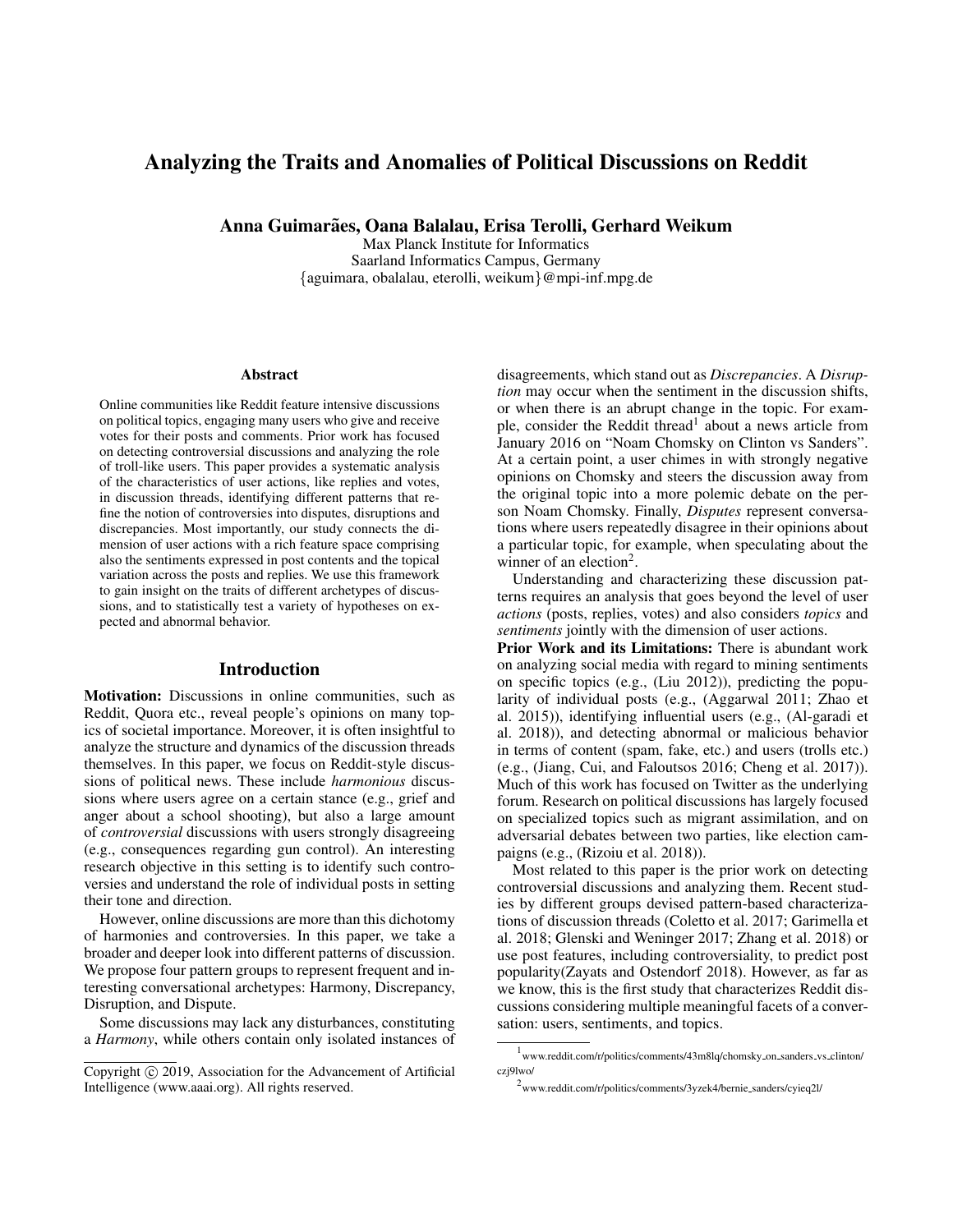Approach and Hypotheses: The unique element in our approach to understanding political discussions in broad online communities is to consider three dimensions jointly:

- i) user *actions* like posts and votes,
- ii) the *sentiments* expressed in post contents, relative to preceding posts and the root of the conversation,
- iii) the variation of *topics* across posts.

To the best of our knowledge, prior work has not addressed all of these aspects in a joint manner. Our analysis is not specialized for specific themes like election campaigns, but covers a wide spectrum of political topics.

We approach this space by first identifying salient patterns expressed in user actions, most importantly, by positive or negative votes for posts in a discussion. Based on this actioncentric model, we propose the conversational archetypes of Harmony, Discrepancy, Disruption, and Dispute. Each of these archetypes is then analyzed on its sentiments and topical variation based on the contents of posts.

We formulate hypotheses about each of the discussion archetypes and their characteristics, and use statistical tests to retain or refute hypotheses based on a large and thematically broad corpus of discussions from two prominent subreddits (www.reddit.com/r/politics, www.reddit.com/r/worldnews).

Key questions and hypotheses that we aim to gain insight on are the following:

- Are Harmonies representative of positive and on-topic conversations?
- Do Discrepancies occur when a single post expresses a negative sentiment or is off-topic?
- Is a Disruption a case of a sudden shift in topic or sentiment?
- Are Disputes predominantly negative in sentiment?

Contributions: The paper's salient contributions are:

- We introduce a pattern-based model of different archetypes of online discussions, refining the established notion of controversy into dispute, disruption, and discrepancy.
- We present the first study of these archetypes by jointly looking into user actions, post sentiments, and topical variations across posts.
- We report findings about the nature of controversial discussions and their refined facets.
- We statistically test a suite of hypotheses on a large and thematically broad corpus of Reddit discussions.

## Related Work

Discussion threads. Much prior work on online discussions has aimed to predict the popularity of the discussion itself, via the number of comments or users it attracts, or of its underlying posts, via the ratings (scores, votes, likes) they receive. Thread popularity is often addressed under generative models for online discussions, which model the arrival

of new replies based on the number of existing replies, novelty, and bias towards the initiators of the discussion (Gómez et al. 2013), structural properties of the comment tree (Nishi et al. 2016), or reciprocity between users (Aragón, Gómez, and Kaltenbrunner 2017).

(Liang 2017) studied the relationship between post scores, participating users, and thread structure in the Q&A subreddit, TechSupport. (Zayats and Ostendorf 2018) tackled comment score prediction on Reddit by modeling each post in a comment tree as a recurrent neural network, which learns features about the post content, local context, timing, and structural properties. (Glenski and Weninger 2017) monitored the browsing behavior of Reddit users to predict future interactions based on users' voting habits and pagebrowsing activities.

(Zhang et al. 2018) studied reply-trees on Facebook in combination with user-user interactions. The authors derived features to describe discussion evolution, including a summary of degree distributions, edge properties, and graph motifs. These features are then used to predict the growth of the discussion, and whether it will exhibit abnormal behavior that lead to participant blocking. Post content was not considered in this work at all.

(Zhang, Culbertson, and Paritosh 2017) developed a taxonomy of discourse acts in online discussions, proposing 9 categories, such as "agreement" or "answer", based on randomly sampled Reddit threads and crowdsourced annotation. This study noted patterns of disagreement chains, particularly in debate-oriented forums such as PoliticalDiscussion, but not so in the Politics subreddit.

(Weninger, Zhu, and Han 2013) studied the progression of topics in Reddit threads based on a hierarchical latent model.

Controversy and antisocial behavior. A prominent aspect of online social discussions is the presence of controversial topics and antisocial (troll-like) users.

(Cheng, Danescu-Niculescu-Mizil, and Leskovec 2015) characterized antisocial behavior by studying the history of banned accounts in the comment section of three news sites. The resulting features were used to predict whether a user will likely be banned in the future. Subsequent work (Cheng et al. 2017) also investigated trigger mechanisms for antisocial behavior, or trolling.

Controversial topics are studied by (Coletto et al. 2017) as graph motifs in the network of user interactions on Twitter. Frequent motifs are coupled with structural, temporal, and propagation-based features from the graph in order to identify controversies. However, this work did not consider the contents of user posts.

(Garimella et al. 2018) also leveraged the network structure surrounding specific hashtags to quantify the degree of controversy for a given hashtag.

(Rizoiu et al. 2018) studied the influence of social bots in the diffusion of tweets containing partisan hashtags surrounding a political debate. (Vilares and He 2017) proposed a method for political stance classification with a hierarchical Bayesian model, where topics and stances are latent variables.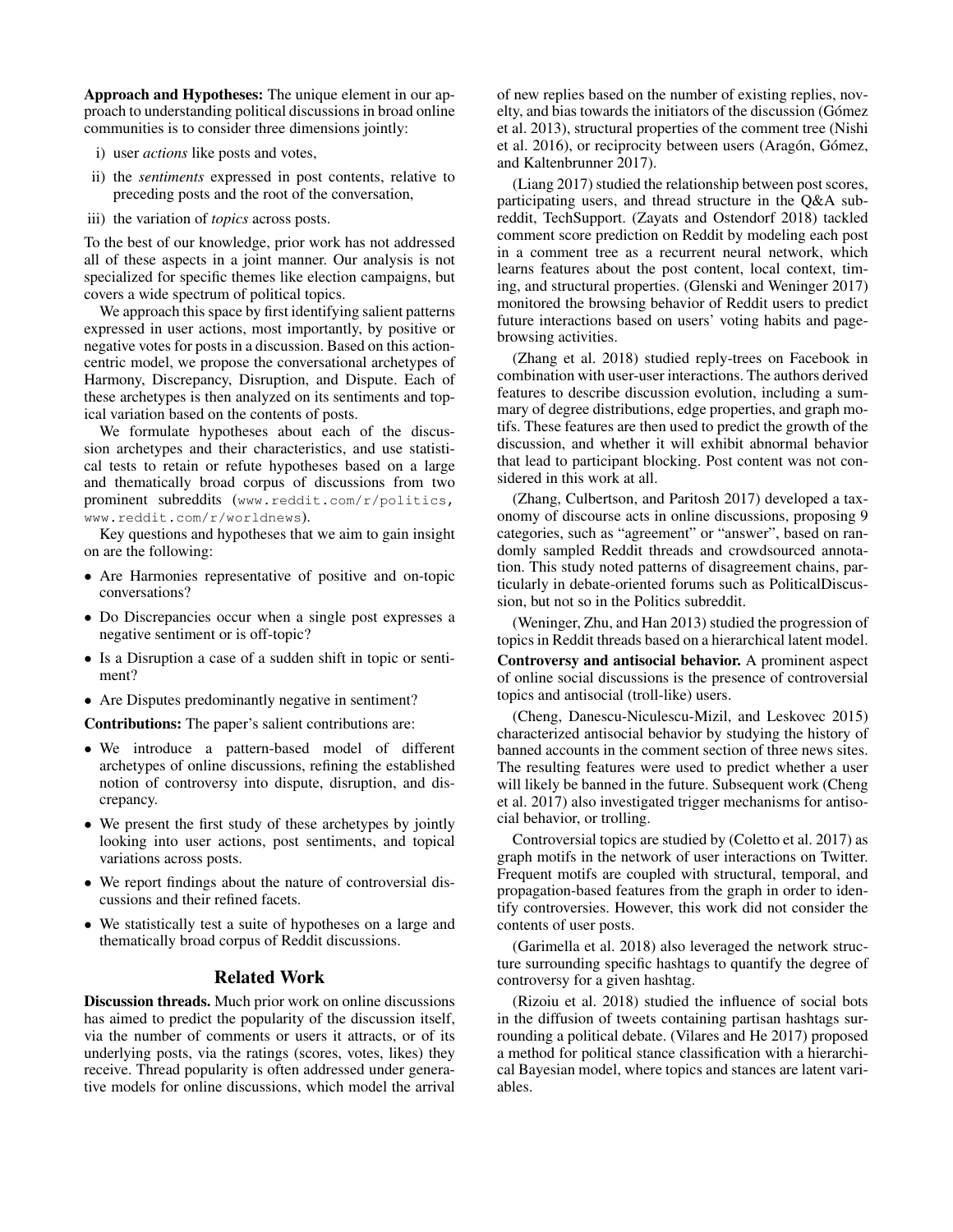# Data Modeling

A discussion starts on Reddit when a user posts an initial piece of content, such as a news article or a video, called a submission. Users comment on the submission, while also receiving replies of their own, and as users respond back and forth to each other, the discussion grows in a tree-like manner.

Submissions and posted comments alike may receive feedback in the form of upvotes and downvotes from users, which are combined to give a total post score. While voting behavior and the reasons for upvoting or downvoting a post are varied<sup>3</sup>, we interpret scores as a measure of the community reaction to a post. Allowing for some noise, a post with a positive score can be seen as having been more wellreceived than a post with a negative score.

On Reddit, only the final scores resulting from the difference between upvotes and downvotes are displayed, and the total number of votes a post has received is hidden. Thus, posts that have been heavily downvoted may still have positive overall scores. In order to identify these posts, Reddit provides a "controversial post" flag. Posts which, in turn, have received significant negative feedback and have negative overall scores can become hidden in the discussion once their score falls below a certain threshold $4$ .

In this work, we denote these posts which have received a negative or mixed reaction from the community as X-posts. We consider a post as an X-post if it has been flagged as controversial or if it has a score equal to or below −4.

At the level of entire discussions, the presence of X-posts gives rise to several kinds of observable patterns. Our model considers these discussion archetypes by proposing four distinct groups: Harmony, Discrepancy, Disruption, and Dispute.

#### **Definitions**

We abstract the political discussions on Reddit into the following general concepts:

- A discussion is initiated by a submission, consisting of a piece of media or text, which attracts comments from users. These initial comments are called top-level comments.
- Comments may also receive comments, or replies, of their own. These chains of replies thus form post trees, where the root is a top-level comment made in response to the submission. When referring to these trees, we do not distinguish between top-level comments and replies, and simply refer to all user-provided content as posts.
- We consider all paths in a post tree rooted at a top-level comment and ending at a leaf node. Each path is a sequence of posts, where each post is a direct reply to its immediate predecessor. Note that in this model, paths might differ only in a suffix of nodes, by sharing a common prefix before the post tree branched out.
- Each post receives a number of upvotes and downvotes by the user community, and is then associated with an integer-valued score, which is a function of upvotes and downvotes. Our model assumes that  $score =$  $#upvotes - #downvotes.$
- Individual posts may be explicitly flagged as "controversial" (in Reddit jargon) when they have a substantial amount of votes and a roughly equal share of upvotes and downvotes. Posts are also subject to a visibility threshold and become hidden when they receive a sufficiently low score ( $\leq -4$  as default). We denote both these hidden posts and "controversial" posts as X-posts to avoid the a priori connotation with semantic notions of disagreement and controversy. All other posts are called normal posts.
- Posts are further associated with topics and sentiments, which are expressed in the post's textual content.

Based on the dichotomy of X-posts vs. normal posts, we additionally define a path containing at least 5 posts to be labeled as:

- Harmony: a path where all posts are normal.
- **Discrepancy**: a path containing exactly one X-post.
- Disruption: a path that consists of two contiguous sequences: a sequence containing two or more normal posts and a sequence containing two or more X-posts, where the order of the two sequences is irrelevant.
- Dispute: a path where normal posts alternate with Xposts.
- Others: a path that does not follow any of the above patterns.

The intuition for this categorization is as follows. Harmonies represent general agreements, without any major disturbances. Discrepancies exhibit outlier behavior by one user but are otherwise harmonious conversations. Disruptions are discussions which abruptly shift, being composed of two opposing conversations, a harmonious one and a highly contentious one. Disputes would represent controversial discussions where users disagree.

#### Dataset

Our first dataset comes from the Politics subreddit<sup>5</sup>, a forum for "current and explicitly political U.S. news." In an effort to promote serious discussions, the forum's guidelines ask that submissions be external links to recent political news articles, videos, and sound clips from reputable pre-approved sources, which include media outlets, polling and research centers, and government bodies<sup>6</sup>. This differs from many other subreddits, which also allow free-form text, questions, and images to be submitted.

We complement this dataset with posts from the World-News subreddit<sup>7</sup>, where submission guidelines are similar to those in the Politics subreddit (external links to recent news articles), but specifically excludes US-related news.

<sup>3</sup> blog.disqus.com/here-are-the-reasons-why-people-downvote-comments 4 www.reddit.com/r/AskReddit/comments/uxq79/what does comment score

<sup>5</sup> www.reddit.com/r/politics/

<sup>&</sup>lt;sup>6</sup>www.reddit.com/r/politics/wiki/index#wiki\_submission\_rules

<sup>7</sup> www.reddit.com/r/worldnews/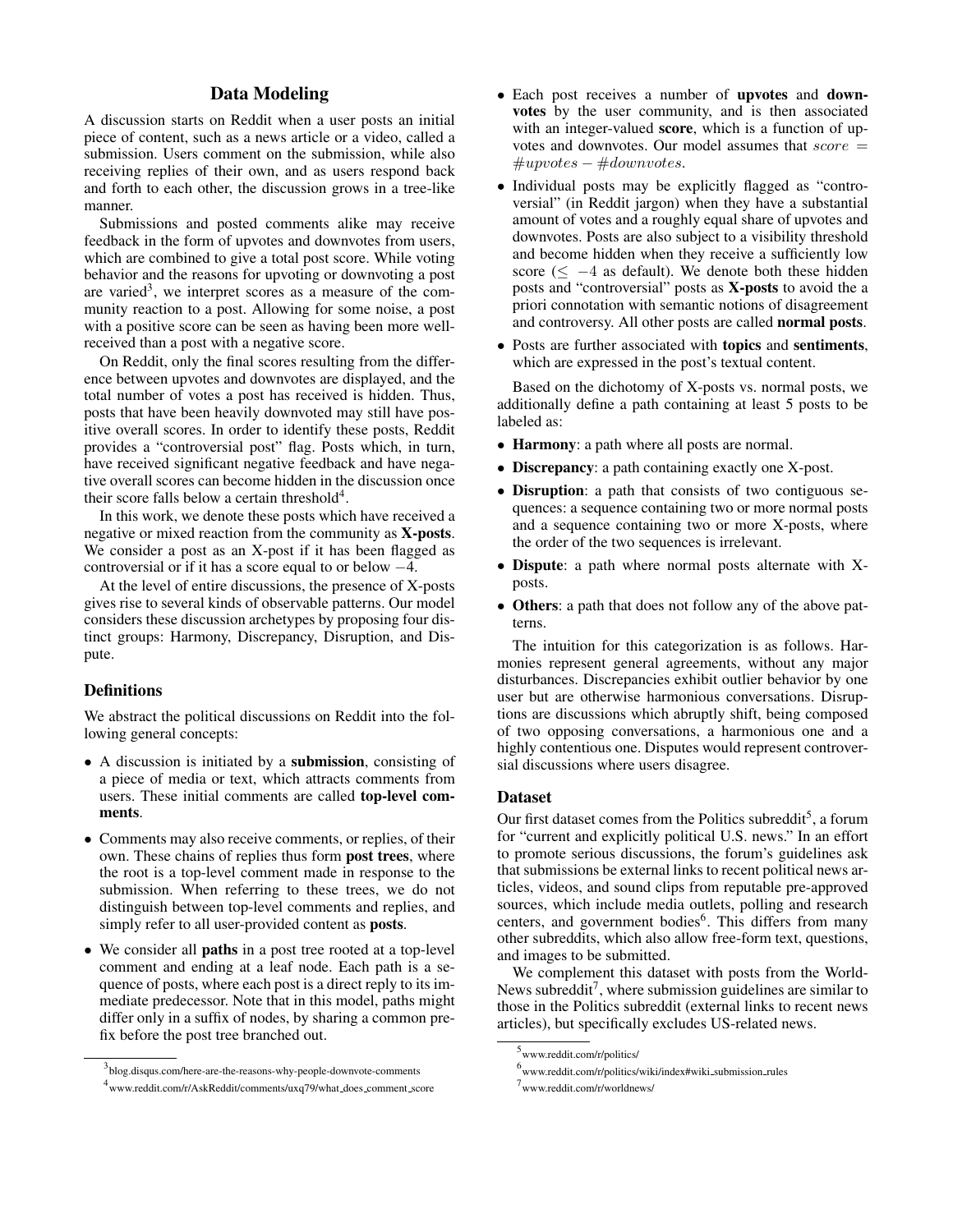We collected all submissions and available comments posted to these communities in 2016 via the platform's API (accessed in February 2018), as well as the original news articles the submissions were referencing. We then discarded submissions linked to (currently) inaccessible articles and submissions which received fewer than 5 posts. An overview of our dataset is given in Table 1. This data is available at http://people.mpi-inf.mpg.de/∼aguimara/trait anomalies.

As comments and users may be removed from the discussion over time, some sequences of posts may have gaps. In these cases, we link the orphaned comment to its closest predecessor in the post tree.

|           | Source $\pm$ #Submissions | #Posts                          | $#U$ sers | $\#Paths$ |
|-----------|---------------------------|---------------------------------|-----------|-----------|
| Politics  |                           | 34.786   3.571.752   189.711    |           | 971.241   |
| WorldNews | 24.278                    | $\mid$ 3.727.955 $\mid$ 352.055 |           | 1,260,515 |

Table 1: Politics and WorldNews subreddit datasets.

## Post Dimensions

In this section, we examine posts in terms of how they appear in the discussion, the sentiments they express, and their topical content. First, we revisit our notion of X-posts, which serve as the building block for the conversational patterns we later investigate. Then, we provide an overview of the sentiments and topical cohesiveness of posts in our dataset, which we later relate to each of our proposed pattern groups. Lastly, we derive the notion of X-users from our definition of X-posts and from observations about users' posting behavior.

#### X-Posts and Normal Posts

We introduced the notion of X-posts on Reddit. These posts stand out for having attracted a notable amount of negative attention from the community, manifest in terms of downvotes. In total, 13% and 12.3% of all posts are X-posts in the Politics and WorldNews subreddit, respectively.

While X-posts and normal posts differ principally in terms of their scores, with X-posts having lower overall scores due to the greater amount of downvotes they have accumulated, they differ also in the level of activity they generate. When comparing the number of replies received by each post, we find that X-posts get significantly more replies  $(M =$ 1.78,  $SD = 1.69$  for Politics and  $M = 1.87$ ,  $SD = 2.14$ for WorldNews) than normal posts ( $M = 1.11$ ,  $SD = 2.10$ and  $M = 1.13, SD = 3.09)^8, (p < 0.001)$ .

We also find that X-posts and normal posts can both be "controversial" with regards to their mentions of controversial issues. For this, we compiled a list of phrases related to controversial issues from Wikipedia<sup>9</sup>, which contains "articles deemed controversial because they are constantly being re-edited in a circular manner, or are otherwise the focus of edit warring or article sanctions." From this list, we removed several categories, such as People, Languages and Philosophy, and we considered the titles of articles (or shortened versions) to be controversial phrases.

On average, X-posts on the Politics subreddit contain more controversial terms  $(M = 0.006)$  than normal posts  $(M = 0.005)$ , but only slightly so  $(p < 0.001)$ . The opposite is true for WorldNews ( $p < 0.001$ ), where X-posts feature fewer controversial terms ( $M = 0.009$ ) than normal posts  $(M = 0.012)$ . The most frequent terms in both types of posts are *women, crime, cult, god, rape, NATO, prison, racism, islam, drug*, several of which are often at the center of political and world-wide news. We leave it to further work to investigate if certain phrases in our list are more controversial in the context of discussions on political forums.

#### Sentiments

As a measure of the sentiments expressed throughout discussions, we evaluate the language used in each post in our datasets using VADER (Gilbert 2014). VADER is a humanvalidated sentiment analysis method created from a goldstandard sentiment lexicon, specialized for social media text. For each post, VADER assigns a sentiment intensity score from  $-1$  to 1 and a sentiment polarity: posts with intensity scores in the range  $[-1, -0.05)$  have negative polarity, posts in the range  $[-0.05, 0.05]$  have neutral polarity, and between  $(0.05, 1]$  positive polarity. Although this tool does not distinguish between opinions in text (i.e., positive or negative sentiment *towards* a topic), it still allows us to compare the use of positive and negative language and detect posts which differ from others in a conversation.

While we observe a similar proportion of X-posts and normal posts in both our datasets, there are differences in the distribution of sentiment polarities across the two subreddits. On Politics, we find a majority of positive posts (43.1%), followed by negative posts (38.3%) and a smaller amount of neutral posts (18.4%). Meanwhile, negative posts make up the majority on the WorldNews subreddit (38.2%), followed by positive (34.8%) and a significant amount of neutral posts (26.8%). These numbers indicate that discussions on the Politics subreddit tend to be more polarized, with relatively fewer neutral posts. In terms of the intensity of the sentiments being expressed, neither community tends toward extreme polarization, and sentiment scores are uniformly distributed.

Posts of different sentiment polarities do differ in terms of the attention they generate. Negative posts in both subreddits receive more replies on average ( $M = 1.26$ ,  $SD = 2.17$  for Politics,  $M = 1.34$ ,  $SD = 3.24$  for WorldNews) than positive  $(M = 1.20, SD = 2.11$  and  $M = 1.22, SD = 3.11)$ or neutral ( $M = 1.07$ ,  $SD = 1.70$  and  $M = 1.04$ ,  $SD =$ 2.42) posts ( $p < 0.001$ ). These numbers may be explained by the nature of posts expressing a negative sentiment, which are likely to include hostile or inflammatory remarks designed to provoke a response from other users.

In addition, when examining sentiments at the path level, we find that the sentiment of the post at the root of a path (i.e., the top-level comment) tends to influence the sentiment of subsequent posts. On the Politics subreddit, the predominant sentiment polarity of a path matches the sentiment po-

 $8M$  and  $SD$  denote the empirical mean and standard deviation, respectively.

<sup>&</sup>lt;sup>9</sup>en.wikipedia.org/wiki/Wikipedia:List\_of\_controversial\_issues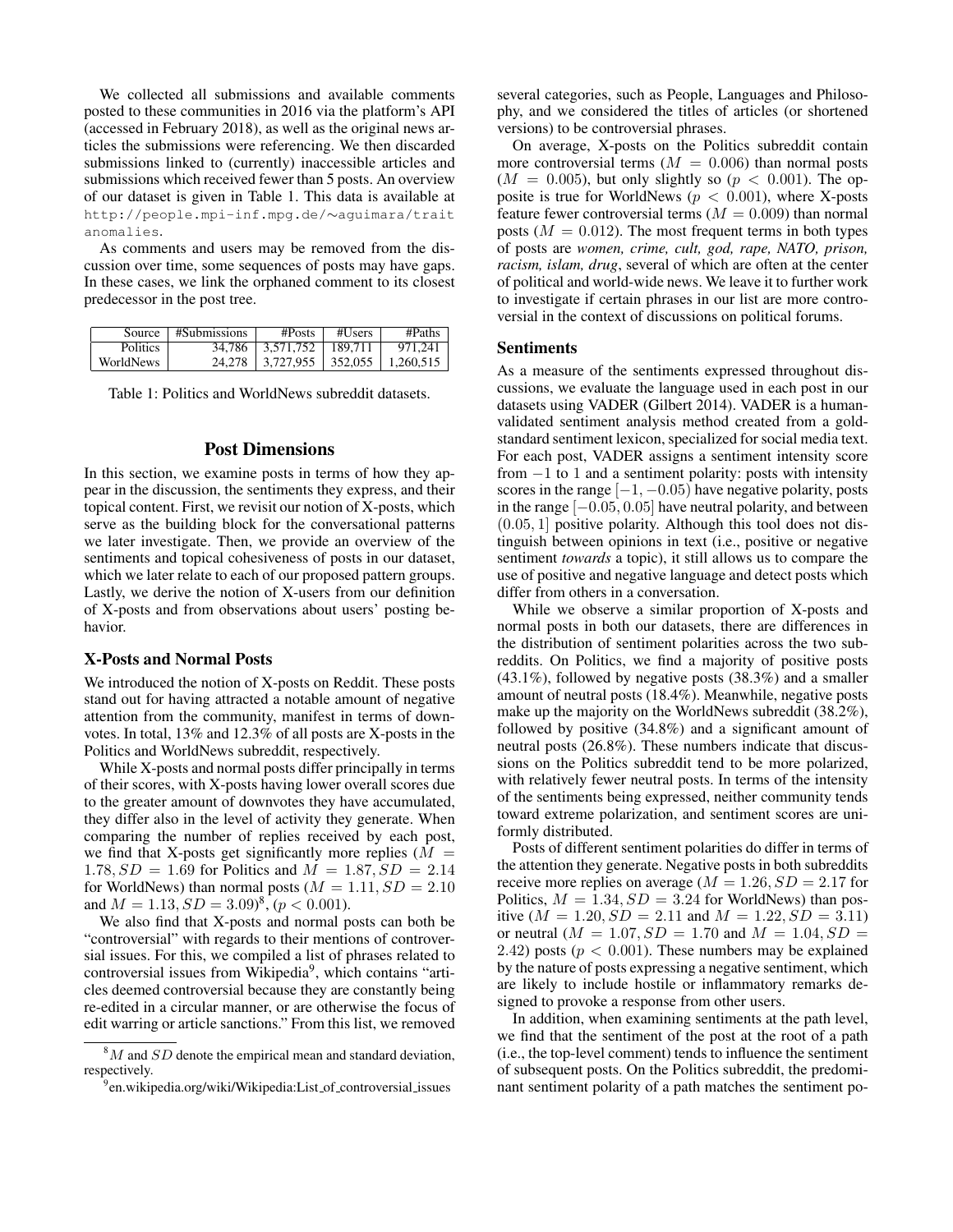larity of the root post in 71% of paths, and the same can be observed in 56% of paths in the WorldNews subreddit.

## **Topics**

In order to evaluate the topic cohesiveness of a path, we consider both the topic similarity between posts and similarity of posts with the news article being discussed (i.e., the submission).

We transform posts and news articles to document embeddings using Doc2Vec (Chen 2017), an unsupervised method that learns fixed-length feature representations of words and documents. To capture language peculiarities of each community, we learn sentence representations from 5 years of Reddit text data, compiled from posts made to the Politics and WorldNews subreddits between 2012 and 2016.

To evaluate the similarity between two pieces of text, either two posts or a post and a news article, we consider the fact that users might respond to only a subset of the ideas stated previously, for example:

*Person A: This 'article' smells of satire, but I could be wrong. Where do you guys find this stuff? The coin toss is for county delegates not state delegates. Its not a big deal.*

*Person B: what are county delegates?*

To capture such situations, we consider the topical similarity of two posts  $p_i$  and  $p_j$ ,  $\text{sim}(p_i, p_j)$  to be the maximum cosine similarity<sup>10</sup> of the embeddings of all text spans with consecutive sentences within  $p_i$  against the embeddings of  $p_i$ . We proceed in the same way when calculating the similarity between posts and news articles,  $\sin(news, p_i)$ .

Analogous to what we found when examining X-posts and normal posts, as well as posts of different polarities, there is also a difference in how "on-topic" and "off-topic" posts affect the activity in discussions. On average, posts which are highly similar to the news articles (with similarity scores above the 75th percentile) receive 50% more replies  $(M = 1.44, SD = 2.64$  for Politics and  $M =$  $1.53, SD = 4.03$  for WorldNews) than posts with low similarity (with similarity scores below the  $25th$  percentile)  $(M = 0.96, SD = 1.50$  and  $M = 0.91, SD = 2.16$ ).

#### X-Users

Posts that show signs of being poorly received by the community, as we define X-posts to be, are often associated with trolls and ill-intentioned users, who deliberately antagonize other community members. However, even productive users are susceptible to occasional backlash. Off-topic content, biased opinions, and even bad jokes may come from any participating user over the course of a discussion, and all may be met with a mixed reaction from other users. Indeed, we find that there is a linear relation between a user's total number of posts and their number of X-posts, with a Pearson correlation coefficient of 0.825 for Politics and 0.999 for World-News.

We introduce the notion of X-users as users who make X-posts more frequently than others. To find these, we compute the number of posts per user, and for each set of users with the same number of posts we compute the average of X-posts. Given the distribution of the number of X-posts divided by the number of posts, we consider as X-users those with an X-posts-to-normal-posts ratio higher than the  $95th$ percentile. In total, we label 17.3% of users on Politics as Xusers, and 15% on WorldNews. These users are responsible for 14.7% and 12.9% of all posts (both normal and X-posts) in each respective community.

# Path Patterns

In this section, we turn our focus to the Harmony, Discrepancy, Disruption and Dispute conversational patterns, which we define according to how X-posts feature into different conversation paths.

As different paths belonging to the same post tree may share prefixes with the same posts, considering all paths would constitute data dependencies and would lead to non $iid<sup>11</sup>$  samples. Therefore, we perform our analyses on a subset of the data, containing one randomly sampled path from each post tree in the dataset (where each tree is rooted at a top-level comment). Table 2 lists the number of sampled paths that fall into each of the path pattern categories.

| Pattern     | #Paths in Politics | #Paths in WorldNews |
|-------------|--------------------|---------------------|
| Harmony     | 83,657             | 43,055              |
| Discrepancy | 54,562             | 30,801              |
| Disruption  | 10,538             | 6,619               |
| Dispute     | 8,565              | 4,167               |
| Others      | 44,073             | 26,798              |
| Total       | 201,395            | 111,440             |

Table 2: Number of path samples for each pattern.

In the following, we express our expectations about each of these patterns as hypotheses and use statistical tests to evaluate how they are expressed in the sentiment, topic, and user dimensions. When examining the role of X-posts in specific path patterns, we employ Student's t-tests to compare them to normal posts in the same paths, with regard to their mean sentiments and topics. For these tests, we report the *t-value*, *p-value*, and effect size, which quantifies how pronounced the results are in the data, measured with Cohen's *d* (Cohen 1988). Cohen's *d* represents a very small effect size if  $d \in [0.01, 0.20)$ , small effect if  $d \in [0.20, 50)$ , medium if  $d \in [0.50, 0.80)$ , and large if  $d > 0.80$ . When analyzing the traits of each path pattern, we employ one-way ANOVA tests followed by Games Howell post-hoc tests, to compare post dimensions across different pattern categories. For these, we report the *F-test* statistic, *p-value*, and the effect size expressed as Eta-squared  $(\eta^2)$  (Sawilowsky 2009), which correspond to a small effect size if  $\eta^2 \in [0.01, 0.059)$ , medium if  $\eta^2 \in [0.059, 0.138)$ , and large if  $\eta^2 \ge 0.138$ . Table 3 shows a summary of our findings.

#### Harmony

Harmonies correspond to paths made up entirely of normal posts, that is, posts that have received no notable negative

 $10$ We also experimented with the Word Movers Distance presented in (Kusner et al. 2015), and we selected the cosine similarity as it produced better results.

 $11$ iid = identically independently distributed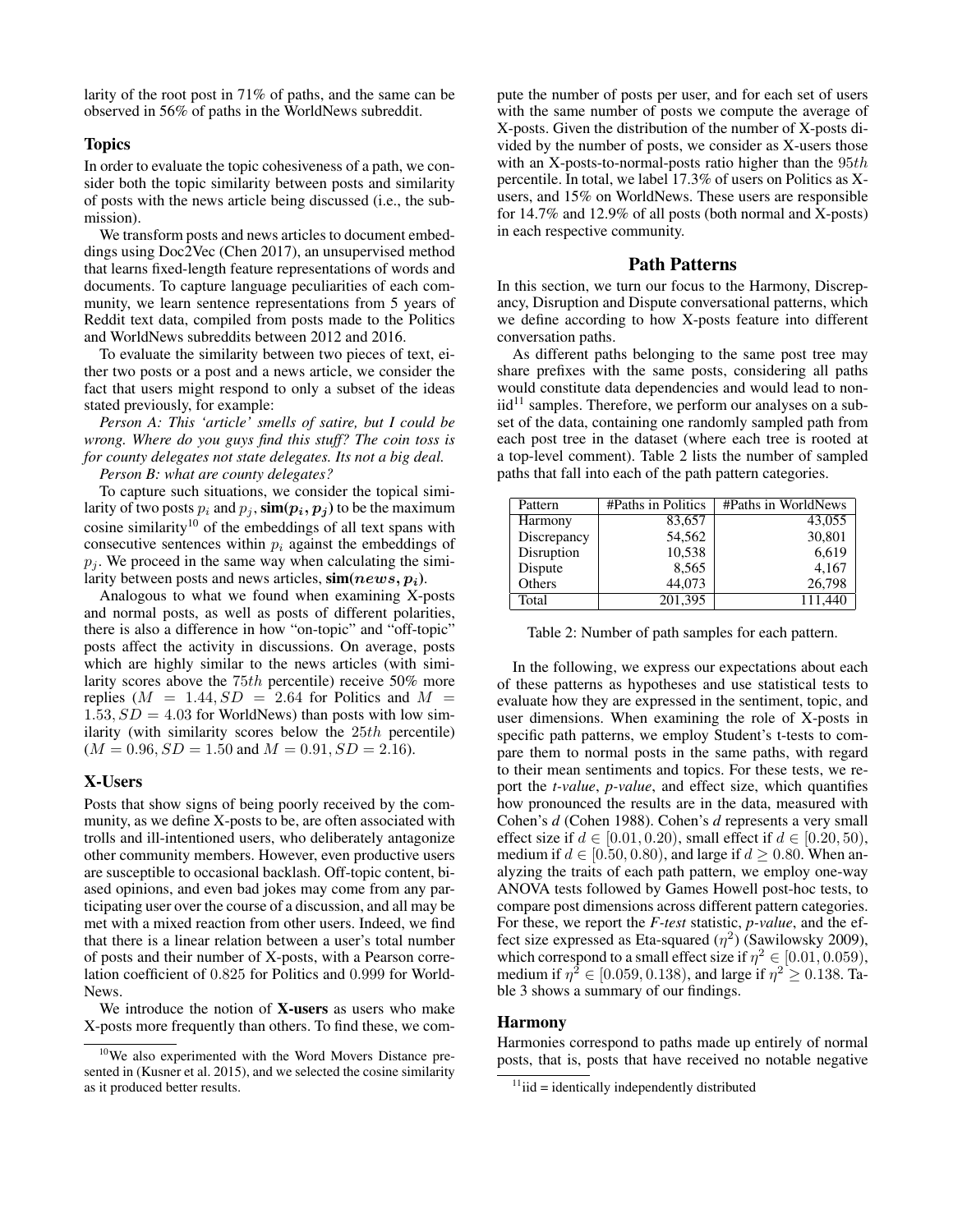

Figure 1: Examples of paths following each path pattern (X-posts are highlighted).

reaction from the community. Intuitively, such paths might represent agreements, or at least balanced debates, without extreme sentiment polarization. Figure 1a shows an example of a path from the Politics subreddit which follows this pattern. In the following hypotheses, we assess the notion of Harmonies as positive and cohesive conversations.

#### H1: Harmony paths have the highest sentiment score.

To test this hypothesis, we compute the average value of the sentiment scores for all paths. We then compare these values for paths which follow the Harmony pattern against Discrepancy, Disruption and Dispute paths. Indeed there is a statistically significant difference for both datasets  $(F(4, 188333) = 197.958, p < 0.001, \eta^2 = 0.004$  for Politics and  $F(4, 110142) = 336.688, p < 0.001, \eta^2 = 0.012$ for WorldNews), indicating that Harmony paths are overall more positive, but this effect is subtle.

#### H2: Harmony paths have the highest topic similarity with the news article.

As a measure of how on-topic a path is, we compute the average similarity of the posts in each path to the news article originally referenced by the path. As in the previous hypothesis, these values are compared for Harmony and other path patterns. We find that there is a statistically significant difference for WorldNews with respect to topic similarity between different patterns  $(F(4, 110142) = 75.968, p <$ 0.001) and that Harmony has the highest topic similarity compared to other patterns. For the Politics subreddit, there was no statistically significant difference in topic similarity with the news between patterns ( $p > 0.05$ ).

The above results, along with those in the previous hy-

pothesis, demonstrate that while Harmony paths lack significant disturbances, they are not necessarily representative of uniform, cohesive discussions, nor of positive and uplifting exchanges between users. Instead, this pattern represents more relaxed conversations, where users may freely stray off-topic and express themselves positively or negatively. A prominent case of such a Harmony is humor, where humorous posts in a path often differ in content from its respective new article and might contain expletives or negative terminology. The posts in Figure 1a are examples of posts that would be considered negative and off-topic by our toolset, but which are highly upvoted by the community.

#### **Discrepancy**

Discrepancies represent paths where a single post has received a negative or mixed response from the community. Figure 1b shows an example of this pattern, where the highlighted post was heavily downvoted in comparison to other posts on the same path. While certain posts may simply be outliers in terms of their scores, we postulate that X-posts in Discrepancies may be singled out as such due to being off-topic or differing in sentiment from the remainder of the path.

#### H3: The X-post in a Discrepancy path expresses a different sentiment than the rest of the path.

For this hypothesis, we check the sentiment polarity (positive, neutral, or negative) of an X-post against the polarity of the mean sentiment of normal posts on the same path. We find that on  $55\%$  of paths on Politics, the X-post has a different sentiment polarity from the rest of the path, while on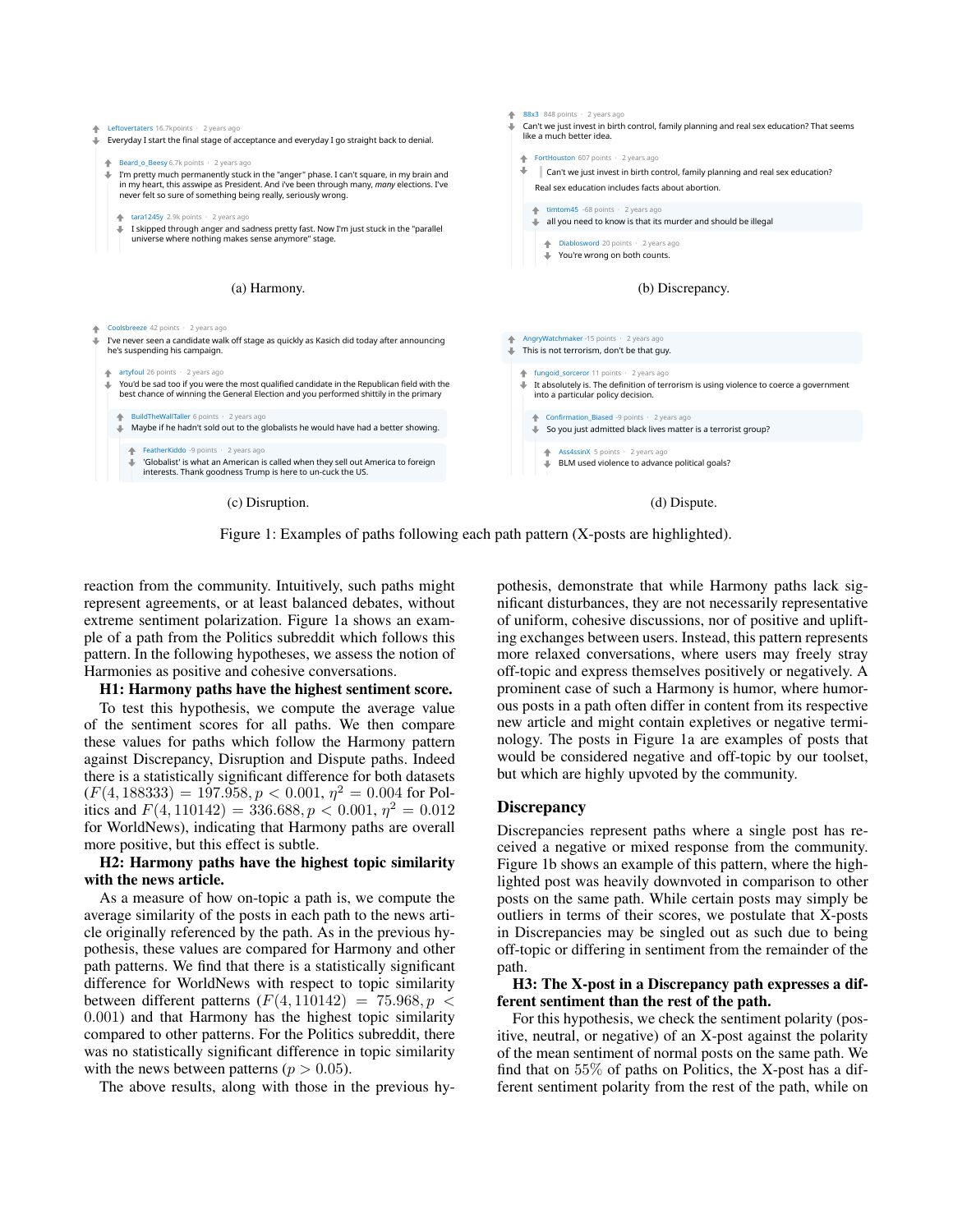| <b>Hypothesis</b>                                                                              | <b>Politics</b>     | <b>WorldNews</b>    |
|------------------------------------------------------------------------------------------------|---------------------|---------------------|
| H1: Harmony paths have the highest sentiment score                                             | True                | True                |
| H2: Harmony paths have the highest topic similarity with the news article                      | Inconclusive        | True                |
| H3: The X-post in a Discrepancy path expresses a different sentiment than the rest of the path | True                | True                |
| H4: The X-post in a Discrepancy path has low similarity with the news article                  | True                | True                |
| H5: The X-post in a Discrepancy path is made by an X-user                                      | False               | False               |
| H6: Disruption paths exhibit a sentiment shift between normal posts and X-posts                | True                | True                |
| H7: Disruption paths display a topic shift between normal posts and X-posts                    | True                | True                |
| H8: Disruption paths contain the largest fraction of X-posts written by X-users                | False               | False               |
| H9: X-posts have lower sentiment scores than normal posts in a Dispute path                    | True                | <b>Inconclusive</b> |
| H <sub>10</sub> : Dispute paths have the highest topic similarity between posts                | <b>Inconclusive</b> | <b>Inconclusive</b> |

Table 3: Summary of hypotheses results. A hypothesis is marked as True or False when there is statistically significant evidence supporting or contradicting the claim, and Inconclusive when results are not statistically significant. We note that for H5, results are based only on descriptive statistics.

WorldNews this is true for 57% of paths.

In addition to this, we compare the average sentiment score of X-posts with the average sentiment score of normal posts on Discrepancy paths. We find that X-posts in these paths have statistically significant lower sentiment values when compared to normal posts  $(t(103134) = 12.35, p <$ 0.001,  $d = 0.077$  for Politics and  $t(61600) = 13.971$ ,  $p <$  $0.001, d = 0.116$  for World News), which may account for some of the negative reaction they receive.

H4: The X-post in a Discrepancy path has a low similarity with the news article.

Here, we compare X-posts and normal posts with regards to how similar they are to the news articles they originally referenced. For the comparison, we use the average topic similarity between X-posts and the news, and normal posts with the news. We find that the X-post in Discrepancies has lower similarity with the news article than normal posts in these paths, in both datasets  $(t(103134) = -31.209, p <$ 0.001,  $d = 0.15$  for Politics and  $t(61600) = -8.26$ ,  $p <$  $0.001, d = 0.06$  for World News).

These results, as well as those in the previous hypothesis, indicate that the X-post in a Discrepancy does differ from normal posts in the path, either by straying off the original topic or by expressing a different sentiment.

H5: The X-post in a Discrepancy is made by an X-user.

We investigate also whether X-users are more often behind X-posts in Discrepancy paths. Such cases may correspond to instances of users attempting (and failing) to create a disturbance, or of community bias (Cheng et al. 2017) against known users. We find that Discrepancies are caused by X-users in 38.5% of cases in the Politics subreddit and 36.7% in WorldNews. While these may be cases of X-users intentionally trying to disturb the conversation, Discrepancies appear to be a more general result of posts which go against the predominant topic or sentiment.

## **Disruption**

Disruption paths are made up of sub-sequences of normal posts followed by X-posts, or vice-versa. In both cases, these paths can be viewed as discussions that went through a sudden shift in terms of the community reaction to the conversation. An example of such a pattern is shown in Figure 1c. In the following hypotheses, we focus on the contrast between

X-posts and normal posts in these paths to show whether there is indeed a change in the conversation, whether from the topic or sentiment perspective.

#### H6: Disruption paths exhibit a sentiment shift between normal posts and X-posts.

To test this hypothesis, we calculate the average sentiment value of posts in each sub-sequence (X-posts vs normal posts) of a Disruption path. A comparison of these averages finds that there is indeed a difference between the sentiment of both sub-sequences  $(t(19866) = 5.944, p < 0.001, d =$ 0.084 for Politics and  $t(13236) = -6.931$ ,  $p < 0.001$ ,  $d =$ 0.12 for World News). In particular, the sub-sequence of Xposts in these paths is more negative on average (mean sentiment score of  $M = -0.011, SD = 0.39$  on Politics and  $M = -0.11$ ,  $SD = 0.36$  on World News), compared to the sub-sequence of normal posts ( $M = 0.019$ ,  $SD = 0.33$  and  $M = -0.07, SD = 0.32$ . Additionally, we find that on 54% of paths in the Politics subreddit and 53% of paths in the WorldNews subreddit there is a polarity shift from one sub-sequence to another, most frequently from positive to negative.

## H7: Disruption paths display a topic shift between normal posts and X-posts.

For this hypothesis, we again rely on news articles as a point of reference for topic cohesiveness in paths and calculate the average topic similarity between posts in each sub-sequence of a Disruption path and the news articles they originally referenced. Comparing these two means reveals a statistically significant difference between topic similarities in the two sub-sequences  $(t(19866) = -15.527, p < 0.001,$  $d = 0.22$  for Politics and  $t(13236) = -7.912$ ,  $p < 0.001$ ,  $d = 0.137$  for World News). Additionally, we find that the sub-sequences of X-posts have, on average, a higher topic similarity with the news article ( $M = 0.57, SD = 0.127$ ) for Politics and  $M = 0.53, SD = 0.15$  for World News), when compared to the sub-sequences of normal posts  $(M =$  $0.55, SD = 0.13$  and  $M = 0.51, SD = 0.15$ .

## H8: Disruption paths contain the largest fraction of Xposts written by X-users.

A possible explanation for the phenomenon of Disruption patterns is that a path is "highjacked" by an X-user. Given this, we would expect to find a larger fraction of X-posts written by X-users in Disruption paths than in Discrepancy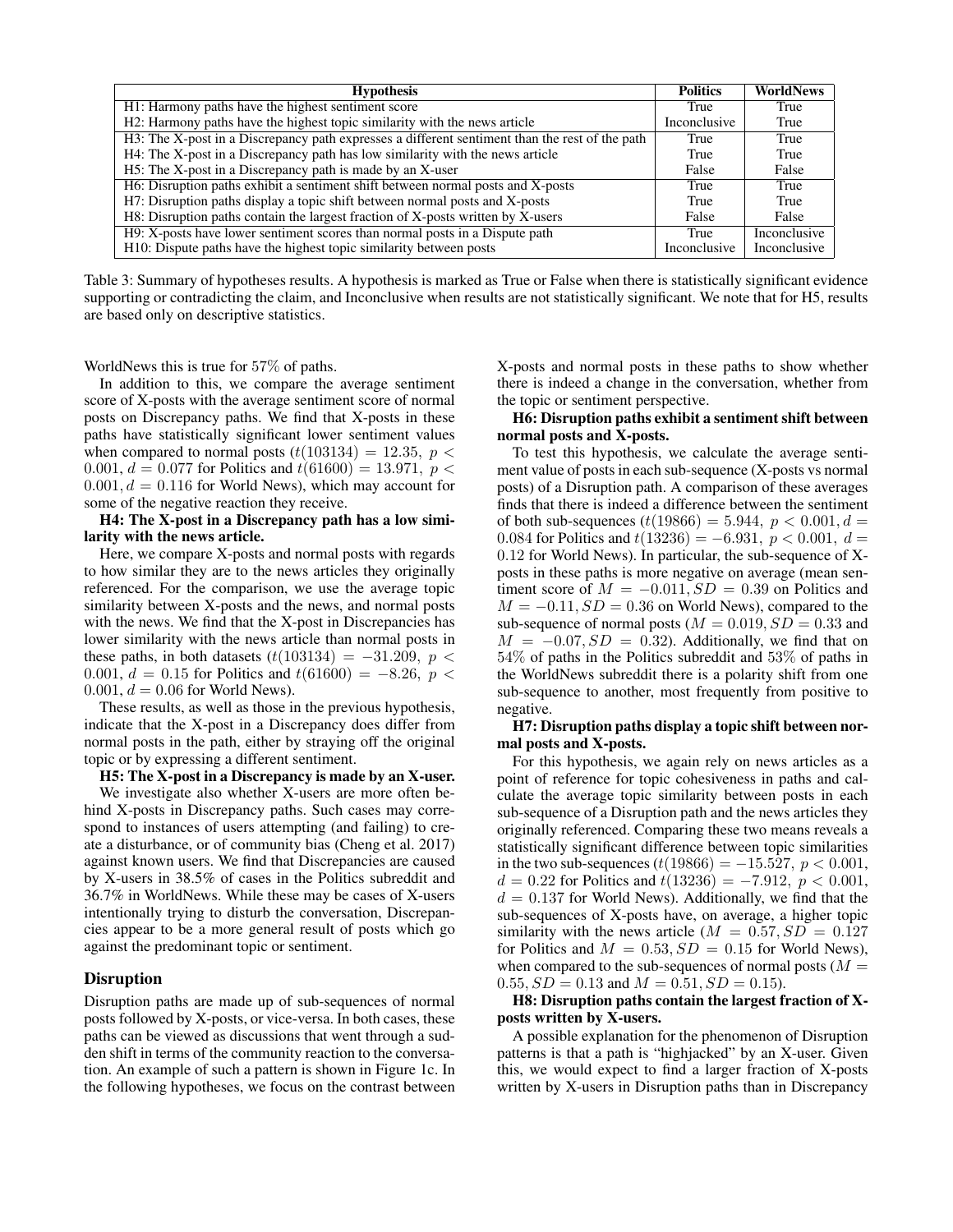and Dispute paths. There is indeed a statistically significant difference between these values. However, Disputes appear as the pattern containing the highest fraction of X-posts made by X-users  $(F(4, 911984) = 78036.47, p < 10^{-5}$ ,  $\eta^2 = 0.247$  for Politics and  $F(4, 198804) = 16573.25, p <$  $10^{-5}$ ,  $\eta^2 = 0.25$  for WorldNews). Nonetheless, the majority of Disruption paths contain at least one X-post written by an X-user (65% on Politics and 68% on WorldNews), which demonstrates that these users are significantly involved in these conversations.

Together, these hypotheses confirm that there is a difference between the two portions of a Disruption path. More noticeably, we find that X-posts in these paths are both more negative and more closely related to the news article being discussed. As such, X-posts in these paths are likely to represent more polarized (and less popular) opinions about the subject matter of the news article, rather than user attempts at thread highjacking or "whataboutism", in which the discussion is shifted towards a new topic.

#### **Dispute**

Dispute paths alternate between X-posts and normal posts in their entirety. Intuitively, such paths might represent arguments or disagreements in which one side has the majority of the support from the community. Figure 1d shows an example of a Dispute. In the following hypotheses, we test whether these paths comprise opposing sentiments with regards to a specific topic, as would be typical in a contended debate.

## H9: X-posts have lower sentiment scores than normal posts in a Dispute path.

For this hypothesis, we compare the average sentiment value of X-posts and normal posts in a Dispute path. A test of these values finds that there is a statistically significant difference between X-posts and normal posts in Dispute paths in the Politics dataset  $(t(16202) = 3.155, p <$ 0.001,  $d = 0.05$ ), with X-posts being slightly more negative in sentiment  $(M = -0.02, SD = 0.37)$  than normal posts ( $M = -0.002$ ,  $SD = 0.34$ ), on average. However, no significant difference is found on the World News dataset ( $p > 0.05$ ), where X-posts and normal posts are both negative, on average ( $M = -0.095$ ,  $SD = 0.35$  and  $M = -0.093, SD = 0.32$  respectively). Therefore, X-posts are not necessarily the most "negative" side of a Dispute, and the high sentiment variance we find indicates that there may be a mix of sentiments expressed by both X-posts and normal posts throughout these conversations.

#### H10: Dispute paths have the highest topic similarity between posts.

To measure whether Dispute paths address a single issue from different perspectives, we compare the average topic similarity of posts in these paths against the post similarity in other path pattern types. However, we find no significant evidence to confirm this hypothesis ( $p > 0.05$ ). One potential reason for this result is that opposite sides in a debate may use different arguments to back up their individual claims, so that post content between normal posts and X-posts may be highly varied.

In addition to the above, we also find that Dispute paths are shorter in length than other path types, with an average length of 5.7 posts (compared to 6.5 for Harmony, 6.98 for Discrepancies and 6.95 for Disruptions). This highlights the fact that disputed conversations are often short-lived.

## Discussion of Findings

We studied several dimensions of conversations on two prominent sub-forums of the Reddit community. Using explicit cues like downvotes and the Reddit "controversiality" flag, we introduced X-posts to denote posts that have received a negative or mixed community reaction. Based on the pattern of occurrences of X-posts throughout conversation paths, we then proposed and analyzed four discussion archetypes: Harmony, Discrepancy, Disruption, and Dispute.

The Harmony pattern is intuitively supposed to represent positive conversations with high consensus on a topic. We found that, although Harmony paths tend to be slightly more positive than others, they often deviate from the topic brought up by the news article submission that started a discussion. This pattern is, therefore, more indicative of discussions without strong disagreements. Interestingly, although politics is often not associated with harmonious conversations, this is the most frequent pattern in our datasets. This reveals, to some extent, that the Politics and WorldNews subreddits mostly contain fairly civilized discussions.

The Discrepancy pattern represents conversations where a single post stands out from the rest by having received a markedly different community reaction. We found that this deviation is reflected across multiple dimensions of the discussions, with X-posts having a different polarity from the rest of the path and being more off-topic than normal posts in these paths.

The Disruption pattern indicates a strong shift in the discussion. We postulated that this shift is related to a sudden change in the sentiment or the topic of a conversation, and found that there is indeed a significant difference between the sentiments and topics expressed by X-posts and normal posts in Disruption paths. In particular, we found that Xposts tend to be more negative and more closely related to the news article. One plausible explanation for this is that X-posts discuss news articles in more detail and in a more negative light than normal posts in the same paths.

Finally, the Dispute pattern intuitively corresponds to disagreements over a given topic. We did not find significant evidence that these paths are topically more cohesive than others. This is likely a reflection of users posting different arguments to support their individual views on the same topic. The presence of mixed and negative sentiments also hints towards an exchange of polarized opinions, although this effect is subtle. We found, however, that X-users tend to participate more in writing X-posts in Disputes. This is interesting as it shows that X-users are less inclined to completely disturb conversations by creating Disruptions, and more likely want to have (healthy) arguments with other members of the community.

We highlight that content moderation also affects the discussions we observe in the Politics and WorldNews subred